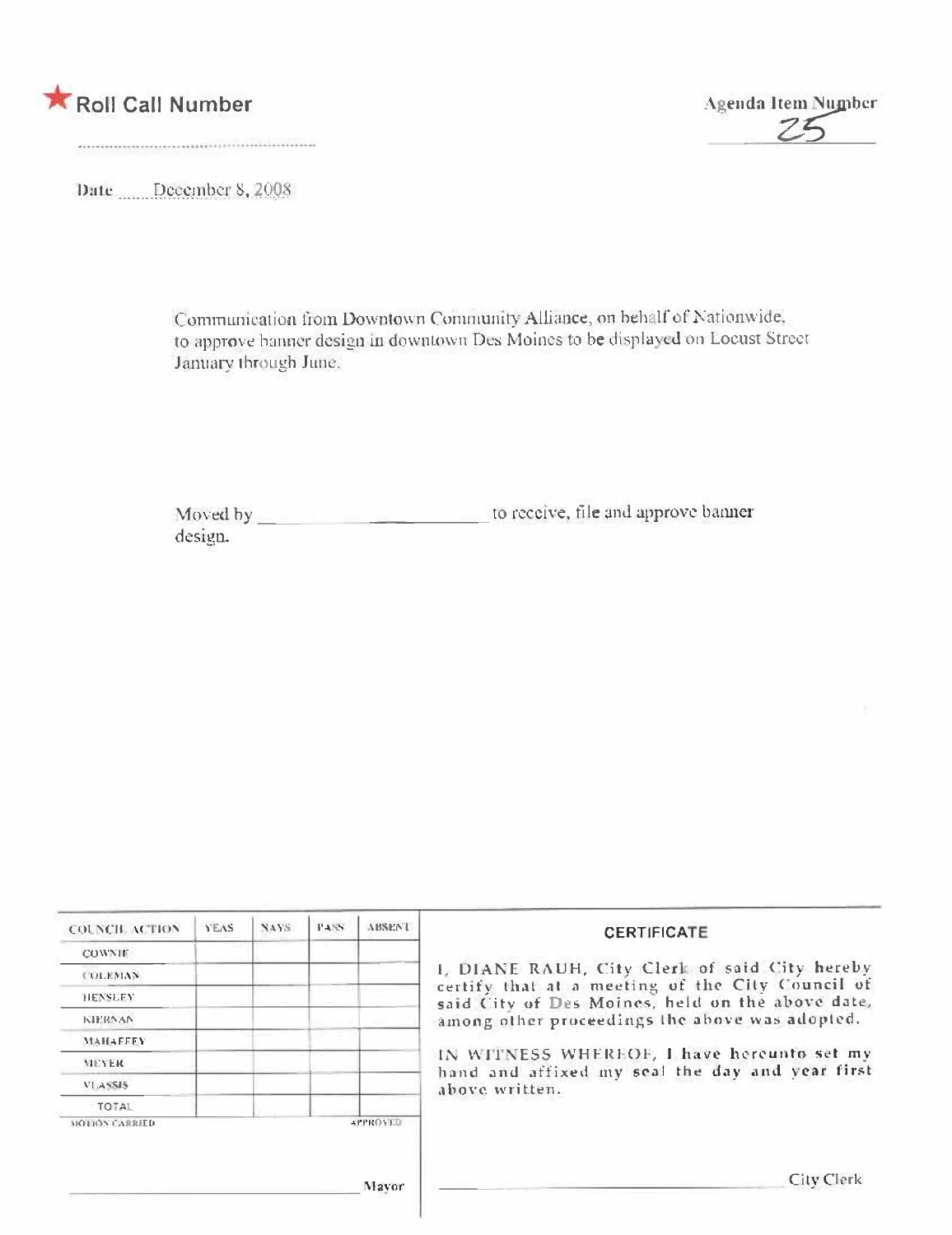

December 3, 2009

The Honorable Members of the City Council City of Des Moines 400 Robert D. Ray Drive Des Moines, Iowa 50309

Dear Honorable Members of the City Council:

On behalf of Nationwide, I am submitting the attached banner designs for your approval. If the designs are approved, the Alliance will facilitate the display of 50 banners on 25 poles in downtown. Des Moines on Locust Street, January through June.

 $75$ 

Thank you for your positive consideration.

Sincerely,

Umu dego

Amy Lego Program Manager Downtown Community Alliance

Enclosure: Banner designs